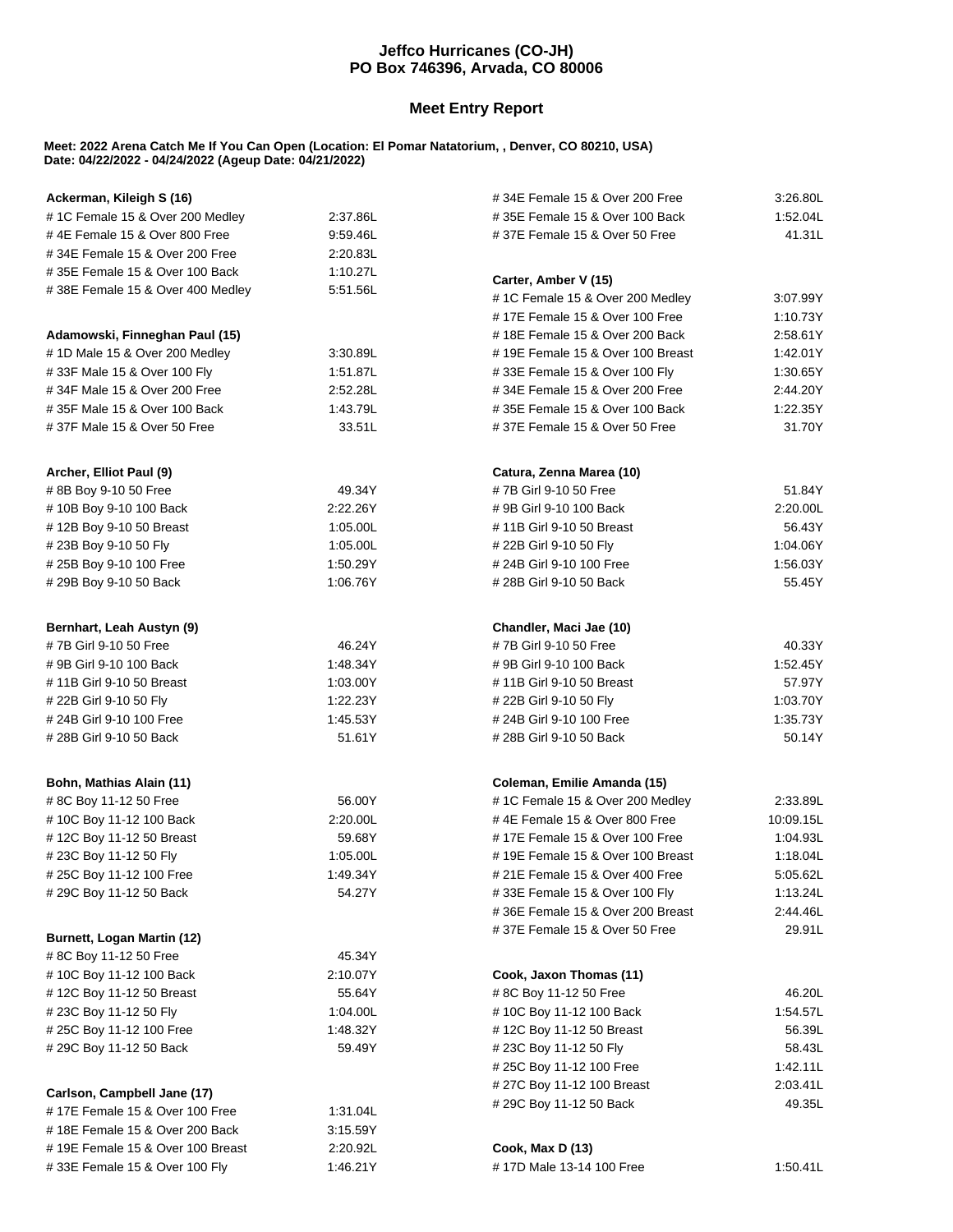| #18D Male 13-14 200 Back         | 3:18.00L  | Dykema, Holly Halia (14)                     |           |
|----------------------------------|-----------|----------------------------------------------|-----------|
| #19D Male 13-14 100 Breast       | 2:03.75L  | #1A Female 13-14 200 Medley                  | 2:37.06Y  |
| #34D Male 13-14 200 Free         | 3:45.86L  | #17C Female 13-14 100 Free                   | 59.81Y    |
| #35D Male 13-14 100 Back         | 1:41.92L  | #19C Female 13-14 100 Breast<br>1:20.26Y     |           |
| #36D Male 13-14 200 Breast       | 3:53.88L  | #34C Female 13-14 200 Free<br>2:14.05Y       |           |
| #37D Male 13-14 50 Free          | 35.84L    | #35C Female 13-14 100 Back<br>1:13.29Y       |           |
|                                  |           | #37C Female 13-14 50 Free<br>26.91Y          |           |
| Cook, Violet Skye (8)            |           |                                              |           |
| #7A Girl 8 & Under 50 Free       | 43.83Y    | Fearing, Greyson Cole (12)                   |           |
| # 9A Girl 8 & Under 100 Back     | 2:02.51Y  | # 8C Boy 11-12 50 Free                       | 39.81L    |
| # 11A Girl 8 & Under 50 Breast   | 1:01.51Y  | #10C Boy 11-12 100 Back                      | 1:34.75L  |
| # 22A Girl 8 & Under 50 Fly      | 1:02.22Y  | #12C Boy 11-12 50 Breast                     | 57.96S    |
| # 24A Girl 8 & Under 100 Free    | 1.43.31Y  | #14C Boy 11-12 200 Medley                    | 3:11.11Y  |
| # 28A Girl 8 & Under 50 Back     | 50.99Y    | #23C Boy 11-12 50 Fly                        | 38.05Y    |
|                                  |           | #25C Boy 11-12 100 Free                      | 1:30.37L  |
|                                  |           | # 27C Boy 11-12 100 Breast                   | 2:07.47L  |
| DaRonco, Lochlan James (14)      |           | #29C Boy 11-12 50 Back                       | 42.52L    |
| # 1B Male 13-14 200 Medley       | 3:00.47Y  |                                              |           |
| #17D Male 13-14 100 Free         | 1:15.36Y  |                                              |           |
| #18D Male 13-14 200 Back         | 2:52.28Y  | Ferguson, Hailey Alexandra (11)              |           |
| #19D Male 13-14 100 Breast       | 1:33.17Y  | #7C Girl 11-12 50 Free                       | 1:11.85L  |
| #34D Male 13-14 200 Free         | 2:44.82Y  | # 9C Girl 11-12 100 Back                     | 2:32.63L  |
| #35D Male 13-14 100 Back         | 1:18.28Y  | #11C Girl 11-12 50 Breast                    | 1:04.21L  |
| #36D Male 13-14 200 Breast       | 3:17.98Y  | # 22C Girl 11-12 50 Fly                      | 1:09.00S  |
| #37D Male 13-14 50 Free          | 36.72Y    | # 24C Girl 11-12 100 Free                    | 2:08.10L  |
|                                  |           | # 26C Girl 11-12 100 Breast                  | 1:45.91Y  |
| De Jager, Jacq Carlo (11)        |           | # 28C Girl 11-12 50 Back                     | 1:02.34L  |
| # 8C Boy 11-12 50 Free           | 52.64L    |                                              |           |
| #10C Boy 11-12 100 Back          | 2:40.25L  | Fisher, Aspen J (16)                         |           |
| #12C Boy 11-12 50 Breast         | 1:32.14L  | #4E Female 15 & Over 800 Free                | 11:36.66Y |
| #23C Boy 11-12 50 Fly            | 52.09Y    | #17E Female 15 & Over 100 Free<br>1:06.29L   |           |
| #25C Boy 11-12 100 Free          | 2:08.33L  | #19E Female 15 & Over 100 Breast<br>1:27.90L |           |
| #27C Boy 11-12 100 Breast        | 2:01.36Y  | # 21E Female 15 & Over 400 Free<br>4:59.14L  |           |
| # 29C Boy 11-12 50 Back          | 1:08.48L  |                                              |           |
|                                  |           |                                              |           |
|                                  |           | Fisher, Christopher Ryan (14)                |           |
| De Jager, Lisca Chloe (17)       |           | #1B Male 13-14 200 Medley                    | 3:53.16L  |
| #1C Female 15 & Over 200 Medley  | 3:25.00L  | #17D Male 13-14 100 Free<br>1:35.83L         |           |
| #17E Female 15 & Over 100 Free   | 1:20.10L  | #18D Male 13-14 200 Back<br>3:30.14L         |           |
| # 18E Female 15 & Over 200 Back  | 3:52.65L  | 2:04.45L<br>#19D Male 13-14 100 Breast       |           |
| #19E Female 15 & Over 100 Breast | 1:37.25L  | #33D Male 13-14 100 Fly<br>1:34.40Y          |           |
| #33E Female 15 & Over 100 Fly    | 1:50.86L  | #34D Male 13-14 200 Free<br>3:58.82L         |           |
| #35E Female 15 & Over 100 Back   | 1:44.66L  | #35D Male 13-14 100 Back<br>1.39.74L         |           |
| #37E Female 15 & Over 50 Free    | 35.12L    | #37D Male 13-14 50 Free<br>41.13L            |           |
|                                  |           |                                              |           |
| De Jager, Zander Juan (14)       |           | Fry, Layla Aspen (10)                        |           |
| #4D Male 13-14 800 Free          | 11:00.00L | # 22B Girl 9-10 50 Fly                       | 1:10.53L  |
| #17D Male 13-14 100 Free         | 1:23.39L  | 2:08.10L<br># 24B Girl 9-10 100 Free         |           |
| #18D Male 13-14 200 Back         | 3:05.87L  | 58.81L<br># 28B Girl 9-10 50 Back            |           |
| #19D Male 13-14 100 Breast       | 1:46.45L  |                                              |           |
| #34D Male 13-14 200 Free         | 3:00.50L  |                                              |           |
| #35D Male 13-14 100 Back         | 1:30.31L  | Garin, Augustus John (10)                    |           |
| #37D Male 13-14 50 Free          | 36.28L    | #8B Boy 9-10 50 Free<br>46.21L               |           |
|                                  |           | #10B Boy 9-10 100 Back                       | 1.48.61L  |
|                                  |           | #12B Boy 9-10 50 Breast<br>1:00.60L          |           |
| Dove, Miranda Carol (16)         |           | #14B Boy 9-10 200 Medley<br>3:37.35Y         |           |
| # 1C Female 15 & Over 200 Medley | 2:47.63L  | #23B Boy 9-10 50 Fly<br>41.12Y               |           |
| #17E Female 15 & Over 100 Free   | 1:12.28L  | # 25B Boy 9-10 100 Free                      | 1:54.85L  |
| #19E Female 15 & Over 100 Breast | 1:24.03L  | 2:07.48L<br>#27B Boy 9-10 100 Breast         |           |
| #33E Female 15 & Over 100 Fly    | 1:22.76L  | 50.68L<br># 29B Boy 9-10 50 Back             |           |
| #36E Female 15 & Over 200 Breast | 3:02.39L  |                                              |           |
| #37E Female 15 & Over 50 Free    | 33.24L    | Garin, Clara Jane (8)                        |           |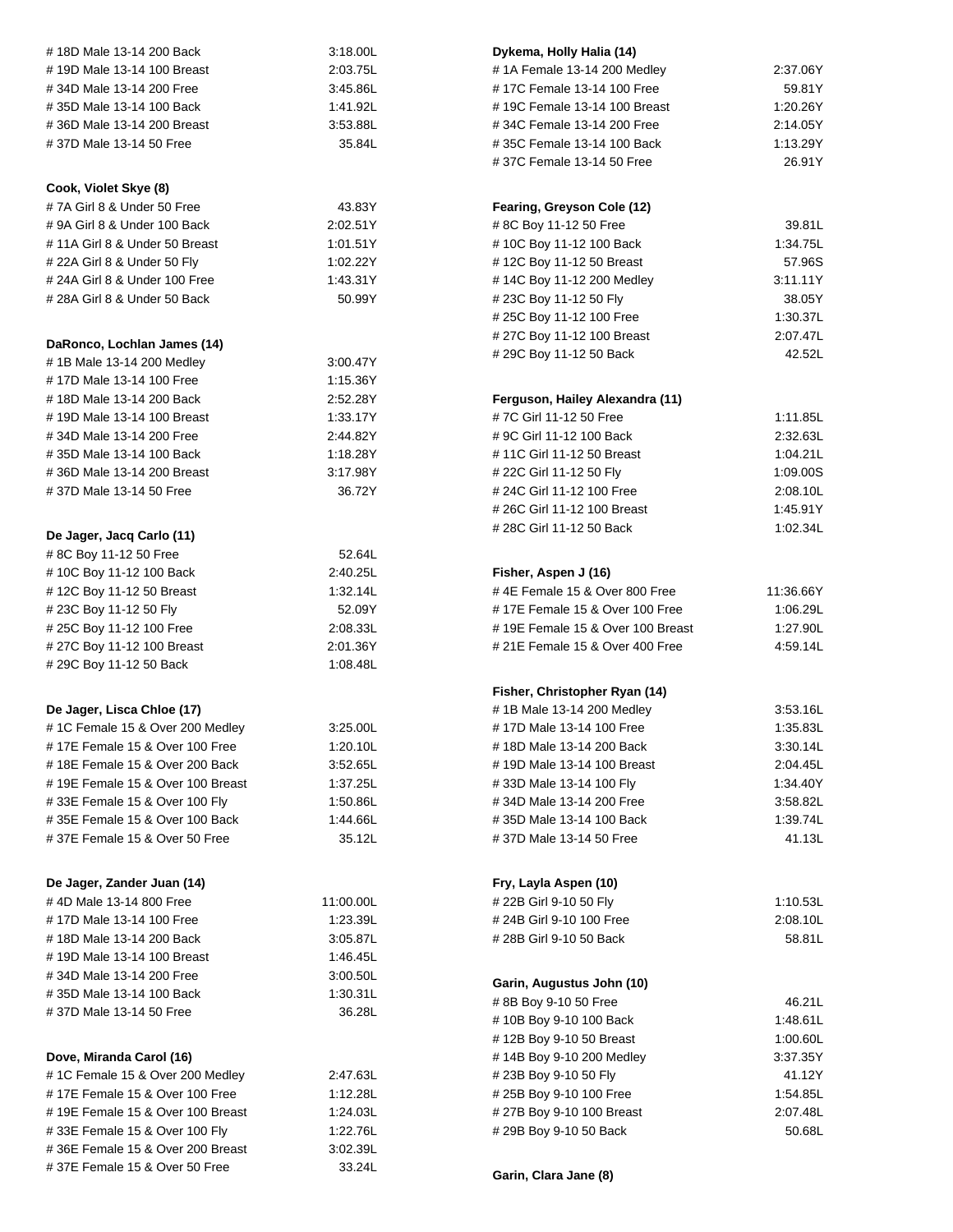| #7A Girl 8 & Under 50 Free    | 52.11Y   | Hunnewell, Paxton Isaac (10)            |                      |  |
|-------------------------------|----------|-----------------------------------------|----------------------|--|
| #9A Girl 8 & Under 100 Back   | 2:16.19Y | #25B Boy 9-10 100 Free                  | 1:14.41Y             |  |
| #11A Girl 8 & Under 50 Breast | 1:14.97Y | #27B Boy 9-10 100 Breast<br>1:44.46Y    |                      |  |
| # 22A Girl 8 & Under 50 Fly   | 1:12.00L | #29B Boy 9-10 50 Back                   |                      |  |
| # 24A Girl 8 & Under 100 Free | 2:13.85Y | #31B Boy 9-10 200 Free                  | 2:47.38Y             |  |
| # 28A Girl 8 & Under 50 Back  | 49.61Y   |                                         |                      |  |
|                               |          |                                         |                      |  |
|                               |          | Hyslop, Hayden Givaudan (16)            |                      |  |
| Garin, Evelyn Rosemary (13)   |          | #4E Female 15 & Over 800 Free           | 11:01.00L            |  |
| #17C Female 13-14 100 Free    | 1:34.69L | #17E Female 15 & Over 100 Free          | 1:12.32L             |  |
| #18C Female 13-14 200 Back    | 2:50.91Y | #18E Female 15 & Over 200 Back          | 3:07.41L             |  |
| #19C Female 13-14 100 Breast  | 1:44.64L | #34E Female 15 & Over 200 Free          | 2:44.19L             |  |
| #34C Female 13-14 200 Free    | 3:23.07L | #35E Female 15 & Over 100 Back          | 1:24.57L             |  |
| #35C Female 13-14 100 Back    | 1:39.24L | #36E Female 15 & Over 200 Breast        | 3:28.61L             |  |
| #36C Female 13-14 200 Breast  | 3:18.86Y | #37E Female 15 & Over 50 Free           | 33.67L               |  |
| #37C Female 13-14 50 Free     | 37.41L   |                                         |                      |  |
|                               |          | Hyslop, Maya Kateri (13)                |                      |  |
| Giesing, Ian Daniel (13)      |          | #16C Female 13-14 200 Fly               | 3:27.65L             |  |
| #1B Male 13-14 200 Medley     | 3:11.52L | #17C Female 13-14 100 Free              | 1:18.31L             |  |
| #17D Male 13-14 100 Free      | 1:19.58L | #18C Female 13-14 200 Back              | 3:04.79L             |  |
| #18D Male 13-14 200 Back      | 2:42.50Y | #33C Female 13-14 100 Fly               | 1:32.47L             |  |
| #19D Male 13-14 100 Breast    | 1:45.41L | #34C Female 13-14 200 Free              | 3:00.60L             |  |
| #33D Male 13-14 100 Fly       | 1:43.33L | #35C Female 13-14 100 Back              | 1:27.48L             |  |
| #34D Male 13-14 200 Free      | 3:02.27L | #37C Female 13-14 50 Free               | 34.87L               |  |
| #36D Male 13-14 200 Breast    | 3:51.67L |                                         |                      |  |
| #37D Male 13-14 50 Free       | 34.91L   |                                         |                      |  |
|                               |          | Jacobson, Taylor M (18)                 |                      |  |
|                               |          | #1C Female 15 & Over 200 Medley         | 2:36.41L             |  |
| Griggs, Jack Tebbetts (13)    |          | #4E Female 15 & Over 800 Free           | 9:54.07L             |  |
| #17D Male 13-14 100 Free      | 1:41.92Y | #16E Female 15 & Over 200 Fly           | 2:38.71L             |  |
| #18D Male 13-14 200 Back      | 4:04.00L | #17E Female 15 & Over 100 Free          | 1:02.75L             |  |
| #19D Male 13-14 100 Breast    | 1:51.98Y | # 21E Female 15 & Over 400 Free         | 4:45.73L             |  |
| #34D Male 13-14 200 Free      | 3:42.76Y | #33E Female 15 & Over 100 Fly           | 1:10.09L             |  |
| #35D Male 13-14 100 Back      | 1:40.20Y | #34E Female 15 & Over 200 Free          | 2:17.55L<br>5:28.84L |  |
| #37D Male 13-14 50 Free       | 41.00L   | #38E Female 15 & Over 400 Medley        |                      |  |
| Guyton, Tyler William (14)    |          | Jewell, Silas Michael (11)              |                      |  |
| #1B Male 13-14 200 Medley     | 2:39.05Y | #8C Boy 11-12 50 Free<br>38.50Y         |                      |  |
| #17D Male 13-14 100 Free      | 1:01.69Y | #10C Boy 11-12 100 Back                 | 1:38.75Y             |  |
| #18D Male 13-14 200 Back      | 2:50.45Y | #12C Boy 11-12 50 Breast                |                      |  |
| #19D Male 13-14 100 Breast    | 1:23.50Y | #23C Boy 11-12 50 Fly                   |                      |  |
| #34D Male 13-14 200 Free      | 2:23.90Y | #25C Boy 11-12 100 Free                 |                      |  |
| #35D Male 13-14 100 Back      | 1:18.16Y | #27C Boy 11-12 100 Breast               |                      |  |
| #36D Male 13-14 200 Breast    | 3:08.89Y | # 29C Boy 11-12 50 Back<br>42.75Y       |                      |  |
| #37D Male 13-14 50 Free       | 27.16Y   |                                         |                      |  |
|                               |          | Ley, Isaac Augustine (13)               |                      |  |
| Harris, Madison Joan (12)     |          | #1B Male 13-14 200 Medley               | 3:14.02L             |  |
| # 2C Girl 11-12 400 Free      | 7:13.12Y | # 17D Male 13-14 100 Free               | 1:18.49L             |  |
| # 5C Girl 11-12 100 Fly       | 1:46.41L | # 18D Male 13-14 200 Back               |                      |  |
| #7C Girl 11-12 50 Free        | 36.58L   | # 19D Male 13-14 100 Breast<br>1:42.81L |                      |  |
| #11C Girl 11-12 50 Breast     | 56.62S   | #33D Male 13-14 100 Fly<br>1:20.57Y     |                      |  |
| #13C Girl 11-12 200 Medley    | 2:47.50Y | #34D Male 13-14 200 Free<br>2:53.63L    |                      |  |
| # 22C Girl 11-12 50 Fly       | 40.75L   | #36D Male 13-14 200 Breast<br>3:41.66L  |                      |  |
| # 24C Girl 11-12 100 Free     | 1:30.06L | #37D Male 13-14 50 Free<br>35.35L       |                      |  |
| # 26C Girl 11-12 100 Breast   | 1:59.60L |                                         |                      |  |
| # 28C Girl 11-12 50 Back      | 48.27L   |                                         |                      |  |
|                               |          | Ley, Isabella Camille (10)              |                      |  |
|                               |          | #7B Girl 9-10 50 Free                   | 52.05S               |  |
| Hotopp, Linnea Ruth (13)      |          | # 9B Girl 9-10 100 Back                 | 1:22.41Y             |  |
| #17C Female 13-14 100 Free    | 1:52.62Y | # 11B Girl 9-10 50 Breast               | 1:17.33S             |  |
| #19C Female 13-14 100 Breast  | 2:30.00L | #13B Girl 9-10 200 Medley               | 3:07.17Y             |  |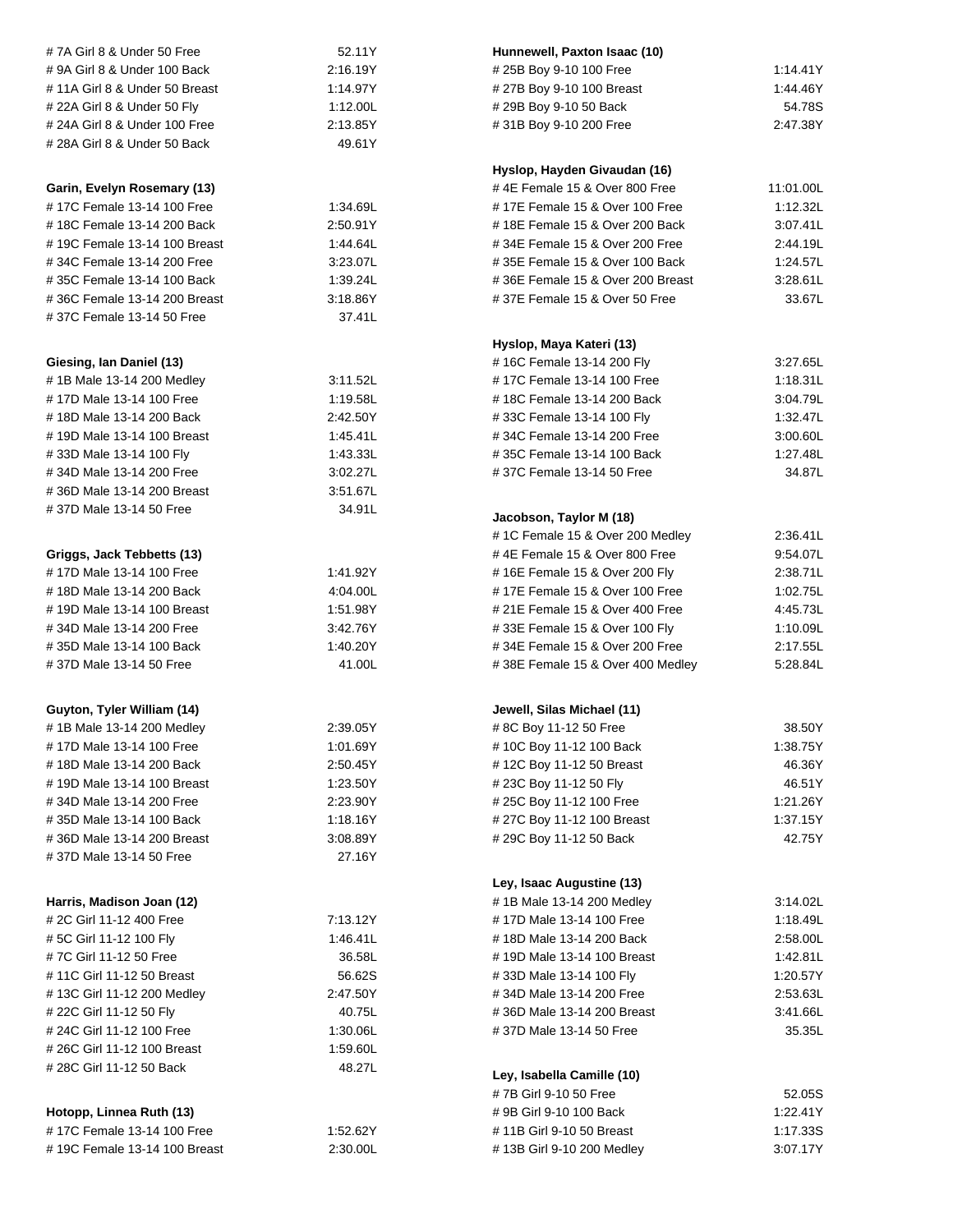| Ley, Miriam Alexis (8)                                          |                                        | #36D Male 13-14 200 Breast                                                  | 2:41.39Y              |
|-----------------------------------------------------------------|----------------------------------------|-----------------------------------------------------------------------------|-----------------------|
| #7A Girl 8 & Under 50 Free                                      | 1:18.84S                               | #37D Male 13-14 50 Free                                                     | 32.04L                |
| #9A Girl 8 & Under 100 Back                                     | 1:51.19Y                               |                                                                             |                       |
| #11A Girl 8 & Under 50 Breast                                   | 1:01.83Y                               | Mcneely, Maryn A (17)                                                       |                       |
|                                                                 |                                        | #4E Female 15 & Over 800 Free                                               |                       |
| Ley, Rachel Marie (17)                                          |                                        | #34E Female 15 & Over 200 Free                                              | 12:35.00L<br>2:56.19L |
| #1C Female 15 & Over 200 Medley                                 | 2:38.04L                               | #35E Female 15 & Over 100 Back                                              | 1:32.10L              |
| #17E Female 15 & Over 100 Free                                  | 1:04.12L                               | #37E Female 15 & Over 50 Free                                               | 35.93L                |
| #19E Female 15 & Over 100 Breast                                | 1:24.38L                               |                                                                             |                       |
| # 21E Female 15 & Over 400 Free                                 | 4:59.73L                               |                                                                             |                       |
| #34E Female 15 & Over 200 Free                                  | 2:21.38L                               | Naumer, Claire Kenyon (14)                                                  |                       |
| #37E Female 15 & Over 50 Free                                   | 29.45L                                 | #1A Female 13-14 200 Medley<br>#17C Female 13-14 100 Free                   | 3:30.11L              |
| #38E Female 15 & Over 400 Medley                                | 5:34.35L                               | #18C Female 13-14 200 Back                                                  | 1:23.94L<br>2:53.53Y  |
|                                                                 |                                        | #19C Female 13-14 100 Breast                                                | 1:43.79Y              |
| Linn, Austin M (18)                                             |                                        | #33C Female 13-14 100 Fly                                                   | 1:39.13L              |
| #33F Male 15 & Over 100 Fly                                     | 1:10.60L                               | #34C Female 13-14 200 Free                                                  | 3:05.97L              |
| #34F Male 15 & Over 200 Free                                    | 2:14.17L                               | #35C Female 13-14 100 Back                                                  | 1:39.30L              |
| #36F Male 15 & Over 200 Breast                                  | 2:40.49L                               | #37C Female 13-14 50 Free                                                   | 36.60L                |
| #37F Male 15 & Over 50 Free                                     | 27.91L                                 |                                                                             |                       |
|                                                                 |                                        |                                                                             |                       |
|                                                                 |                                        | Parks, Rowan Alexandra (14)                                                 |                       |
| Longmire, Emmy Love (16)                                        |                                        | #1A Female 13-14 200 Medley                                                 | 3:33.03L              |
| #17E Female 15 & Over 100 Free                                  | 1:56.77L                               | #17C Female 13-14 100 Free                                                  | 1:16.89L              |
| #19E Female 15 & Over 100 Breast                                | 2:10.08L                               | #18C Female 13-14 200 Back                                                  | 3:16.35Y              |
| #34E Female 15 & Over 200 Free                                  | 3:25.72Y                               | #19C Female 13-14 100 Breast                                                | 2:44.01L              |
| #35E Female 15 & Over 100 Back<br>#37E Female 15 & Over 50 Free | 1:43.13Y<br>49.00L                     | #33C Female 13-14 100 Fly<br>#34C Female 13-14 200 Free                     | 1:47.45L<br>2:51.54L  |
|                                                                 | #35C Female 13-14 100 Back             |                                                                             | 1:44.09L              |
|                                                                 |                                        | #37C Female 13-14 50 Free                                                   | 32.19L                |
| Luedecke, Braden James (12)                                     |                                        |                                                                             |                       |
| #6C Boy 11-12 100 Fly                                           | 2:14.53L                               |                                                                             |                       |
| #8C Boy 11-12 50 Free                                           | 47.32L                                 | Patel, Maya Evelyn (15)                                                     | 2:39.20L              |
| #10C Boy 11-12 100 Back                                         | 1:50.66L                               | #1C Female 15 & Over 200 Medley                                             |                       |
| #12C Boy 11-12 50 Breast                                        | 50.08Y<br>50.31S                       | #4E Female 15 & Over 800 Free<br>11:50.91Y<br>#16E Female 15 & Over 200 Fly |                       |
| #23C Boy 11-12 50 Fly<br>#25C Boy 11-12 100 Free                | 1:18.34Y                               | 3:05.35L<br>#17E Female 15 & Over 100 Free<br>1:07.54L                      |                       |
| # 27C Boy 11-12 100 Breast                                      | 2:34.16L                               | #18E Female 15 & Over 200 Back                                              |                       |
| #29C Boy 11-12 50 Back                                          | 48.77S                                 | 2:33.53L<br>#33E Female 15 & Over 100 Fly                                   |                       |
|                                                                 | #35E Female 15 & Over 100 Back         |                                                                             | 1:09.77L<br>1:11.91L  |
|                                                                 |                                        | #37E Female 15 & Over 50 Free                                               | 30.10L                |
| Mackay, Malcolm Pete (10)                                       |                                        |                                                                             |                       |
| #8B Boy 9-10 50 Free                                            | 46.36Y                                 |                                                                             |                       |
| #10B Boy 9-10 100 Back                                          | 1:49.51Y                               | Peterson, Owen Matthew (12)                                                 |                       |
| #12B Boy 9-10 50 Breast                                         | 1:11.85Y                               | 30.41Y<br>#8C Boy 11-12 50 Free<br>#10C Boy 11-12 100 Back<br>1:18.24Y      |                       |
| #23B Boy 9-10 50 Fly<br># 25B Boy 9-10 100 Free                 | 1:10.00L<br>1:45.62Y                   | #12C Boy 11-12 50 Breast<br>42.70Y                                          |                       |
| #29B Boy 9-10 50 Back                                           | 52.86Y                                 | #14C Boy 11-12 200 Medley<br>3:00.50Y                                       |                       |
|                                                                 |                                        | #23C Boy 11-12 50 Fly                                                       | 36.95Y                |
|                                                                 |                                        | #25C Boy 11-12 100 Free                                                     | 1:17.90Y              |
| Manley, Abigale J (9)                                           |                                        | # 27C Boy 11-12 100 Breast                                                  | 1:33.63Y              |
| #7B Girl 9-10 50 Free                                           | 44.46Y                                 | # 29C Boy 11-12 50 Back<br>35.76Y                                           |                       |
| # 9B Girl 9-10 100 Back                                         | 1:50.71Y                               |                                                                             |                       |
| #11B Girl 9-10 50 Breast                                        | 58.51Y                                 |                                                                             |                       |
| # 22B Girl 9-10 50 Fly                                          | 56.64Y                                 | Prendergast, Nora Byrd (8)                                                  |                       |
| # 24B Girl 9-10 100 Free                                        | 1:47.67Y                               | #7A Girl 8 & Under 50 Free                                                  | 52.68Y                |
| # 28B Girl 9-10 50 Back                                         | 47.41Y<br># 9A Girl 8 & Under 100 Back |                                                                             | 2:11.36Y              |
|                                                                 |                                        | #11A Girl 8 & Under 50 Breast                                               | 1:18.66Y<br>1:17.42Y  |
| McLuskey, Ethan Eoghan (13)                                     |                                        | # 22A Girl 8 & Under 50 Fly                                                 |                       |
| #1B Male 13-14 200 Medley                                       | 3:08.36L                               | # 24A Girl 8 & Under 100 Free<br>1:56.50Y                                   |                       |
| #17D Male 13-14 100 Free                                        | 1:12.09L                               | # 28A Girl 8 & Under 50 Back<br>57.95Y                                      |                       |
| #19D Male 13-14 100 Breast                                      | 2:15.51L                               |                                                                             |                       |
| # 21D Male 13-14 400 Free                                       | 5:58.43Y                               | <b>Pulioff, Thomas Christopher (13)</b>                                     |                       |
| #33D Male 13-14 100 Fly                                         | 1:31.79L                               | #17D Male 13-14 100 Free                                                    | 2:01.69L              |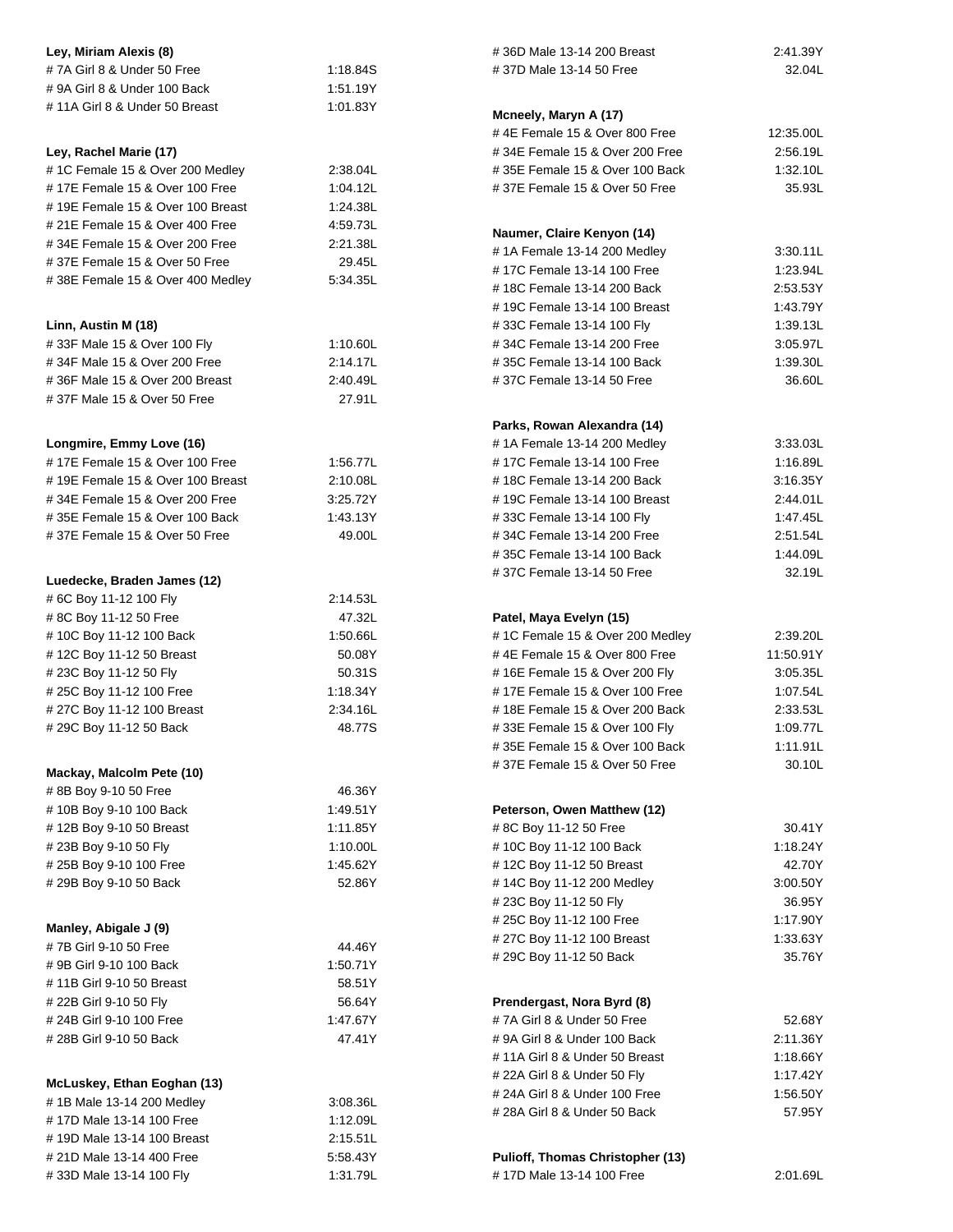| #18D Male 13-14 200 Back       | 4:01.00L  |                                                         | 57.06Y               |
|--------------------------------|-----------|---------------------------------------------------------|----------------------|
| #19D Male 13-14 100 Breast     | 2:08.82Y  | #7B Girl 9-10 50 Free                                   |                      |
|                                |           | #11B Girl 9-10 50 Breast<br># 22B Girl 9-10 50 Fly      |                      |
|                                |           |                                                         | 1:39.74Y             |
| Pursley, Eddie Joseph (12)     |           | # 28B Girl 9-10 50 Back                                 | 1:25.13Y             |
| #3C Boy 11-12 400 Free         | 6.42.47Y  |                                                         |                      |
| #8C Boy 11-12 50 Free          | 45.84L    | Rowland, Harper Louise (9)                              |                      |
| #10C Boy 11-12 100 Back        | 1:53.71L  | #7B Girl 9-10 50 Free                                   | 1:00.00L             |
| #12C Boy 11-12 50 Breast       | 58.97L    | #9B Girl 9-10 100 Back                                  | 2:30.00L             |
| #14C Boy 11-12 200 Medley      | 2:47.68Y  | #11B Girl 9-10 50 Breast                                | 1:25.00L             |
| # 23C Boy 11-12 50 Fly         | 36.28Y    | #22B Girl 9-10 50 Fly                                   | 1:22.00L             |
| # 25C Boy 11-12 100 Free       | 1:37.55L  | # 24B Girl 9-10 100 Free                                | 2:23.00L             |
| # 27C Boy 11-12 100 Breast     | 1:45.50Y  | # 28B Girl 9-10 50 Back                                 | 1:26.00L             |
| # 29C Boy 11-12 50 Back        | 50.73L    |                                                         |                      |
|                                |           |                                                         |                      |
|                                |           | Ryan, Jievani Mathain (10)                              |                      |
| Pursley, John David (7)        |           | #7B Girl 9-10 50 Free                                   | 46.41Y               |
| # 8A Boy 8 & Under 50 Free     | 1:02.52Y  | #9B Girl 9-10 100 Back                                  | 1:55.14Y             |
| #12A Boy 8 & Under 50 Breast   | 1:42.19Y  | #11B Girl 9-10 50 Breast                                | 55.46Y               |
| #25A Boy 8 & Under 100 Free    | 2:28.10Y  | # 22B Girl 9-10 50 Fly                                  | 51.34Y               |
| # 29A Boy 8 & Under 50 Back    | 1:14.19Y  | # 24B Girl 9-10 100 Free                                | 1:46.52Y             |
|                                |           | # 28B Girl 9-10 50 Back                                 | 51.05Y               |
| Pursley, Ruby Christina (10)   |           |                                                         |                      |
| #7B Girl 9-10 50 Free          | 37.70Y    | Salmen, Cannon Ross (9)                                 |                      |
| # 9B Girl 9-10 100 Back        | 1:41.83Y  | #8B Boy 9-10 50 Free                                    | 48.82L               |
| #11B Girl 9-10 50 Breast       | 48.71Y    | #10B Boy 9-10 100 Back                                  | 1:52.84L             |
| # 22B Girl 9-10 50 Fly         | 48.90Y    | #12B Boy 9-10 50 Breast                                 | 1:12.23L             |
| # 24B Girl 9-10 100 Free       | 1:25.97Y  | #14B Boy 9-10 200 Medley                                | 3:34.41Y             |
| # 26B Girl 9-10 100 Breast     | 1:45.57Y  | #23B Boy 9-10 50 Fly                                    | 47.52Y               |
| # 28B Girl 9-10 50 Back        | 44.74Y    | 1:50.19L<br>#25B Boy 9-10 100 Free                      |                      |
|                                |           | #27B Boy 9-10 100 Breast                                | 2:04.41Y             |
|                                |           | #29B Boy 9-10 50 Back                                   | 56.89L               |
| Reyes, Isabella Marie (12)     |           |                                                         |                      |
| # 2C Girl 11-12 400 Free       | 6:24.03Y  |                                                         |                      |
| # 5C Girl 11-12 100 Fly        | 1:33.14L  | Salmen, Duncan Forbes (15)                              |                      |
| #7C Girl 11-12 50 Free         | 35.66L    | #33F Male 15 & Over 100 Fly                             | 1.16.44L             |
| #11C Girl 11-12 50 Breast      | 47.07L    | #34F Male 15 & Over 200 Free                            | 2:34.31L             |
| #13C Girl 11-12 200 Medley     | 3:04.33L  | #35F Male 15 & Over 100 Back                            | 1:17.31L             |
| # 22C Girl 11-12 50 Fly        | 38.40L    | #37F Male 15 & Over 50 Free                             | 30.15L               |
| # 24C Girl 11-12 100 Free      | 1:20.76L  |                                                         |                      |
| # 26C Girl 11-12 100 Breast    | 1:43.49L  |                                                         |                      |
| #30C Girl 11-12 200 Free       | 2:50.46L  | Salmen, Gordon Scott (13)<br># 1B Male 13-14 200 Medley |                      |
|                                |           |                                                         | 3:23.48L<br>1:21.97L |
| Richards, Ruby patricia (7)    |           | # 17D Male 13-14 100 Free                               |                      |
|                                |           | # 18D Male 13-14 200 Back<br>#19D Male 13-14 100 Breast | 3:11.00L<br>1:53.90L |
| #7A Girl 8 & Under 50 Free     | 44.61Y    |                                                         |                      |
| #9A Girl 8 & Under 100 Back    | 2:19.00L  | 1:40.75L<br>#33D Male 13-14 100 Fly                     |                      |
| #11A Girl 8 & Under 50 Breast  | 1:05.35Y  | #34D Male 13-14 200 Free<br>3:06.01L                    |                      |
| # 22A Girl 8 & Under 50 Fly    | 1:28.22Y  | #36D Male 13-14 200 Breast<br>3:05.79Y                  |                      |
| # 24A Girl 8 & Under 100 Free  | 2:16.48Y  | #37D Male 13-14 50 Free                                 | 35.62L               |
| # 28A Girl 8 & Under 50 Back   | 56.01Y    |                                                         |                      |
|                                |           | Shane, Paislee Rae (10)                                 |                      |
| Riddle, Tallaby Katherine (13) |           | #7B Girl 9-10 50 Free                                   | 46.31Y               |
| #1A Female 13-14 200 Medley    | 3:11.60L  | # 9B Girl 9-10 100 Back                                 | 2:04.46Y             |
| #4C Female 13-14 800 Free      | 12:53.45Y | #11B Girl 9-10 50 Breast                                |                      |
| #17C Female 13-14 100 Free     | 1:10.61L  | 1:01.61Y<br># 22B Girl 9-10 50 Fly<br>1:01.42Y          |                      |
| #18C Female 13-14 200 Back     | 2:48.17L  | 1:47.69Y<br># 24B Girl 9-10 100 Free                    |                      |
| # 21C Female 13-14 400 Free    | 5:15.21L  | 57.98Y<br># 28B Girl 9-10 50 Back                       |                      |
| #34C Female 13-14 200 Free     | 2:30.00L  |                                                         |                      |
| #35C Female 13-14 100 Back     | 1:18.80L  |                                                         |                      |
| #37C Female 13-14 50 Free      | 30.79L    | Sleeper, Bell G (15)                                    |                      |
|                                |           | #1C Female 15 & Over 200 Medley                         | 2:34.79L             |
|                                |           | #17E Female 15 & Over 100 Free                          | 1:04.05L             |
| Rouse, Caroline E (9)          |           | #19E Female 15 & Over 100 Breast                        | 1:20.76L             |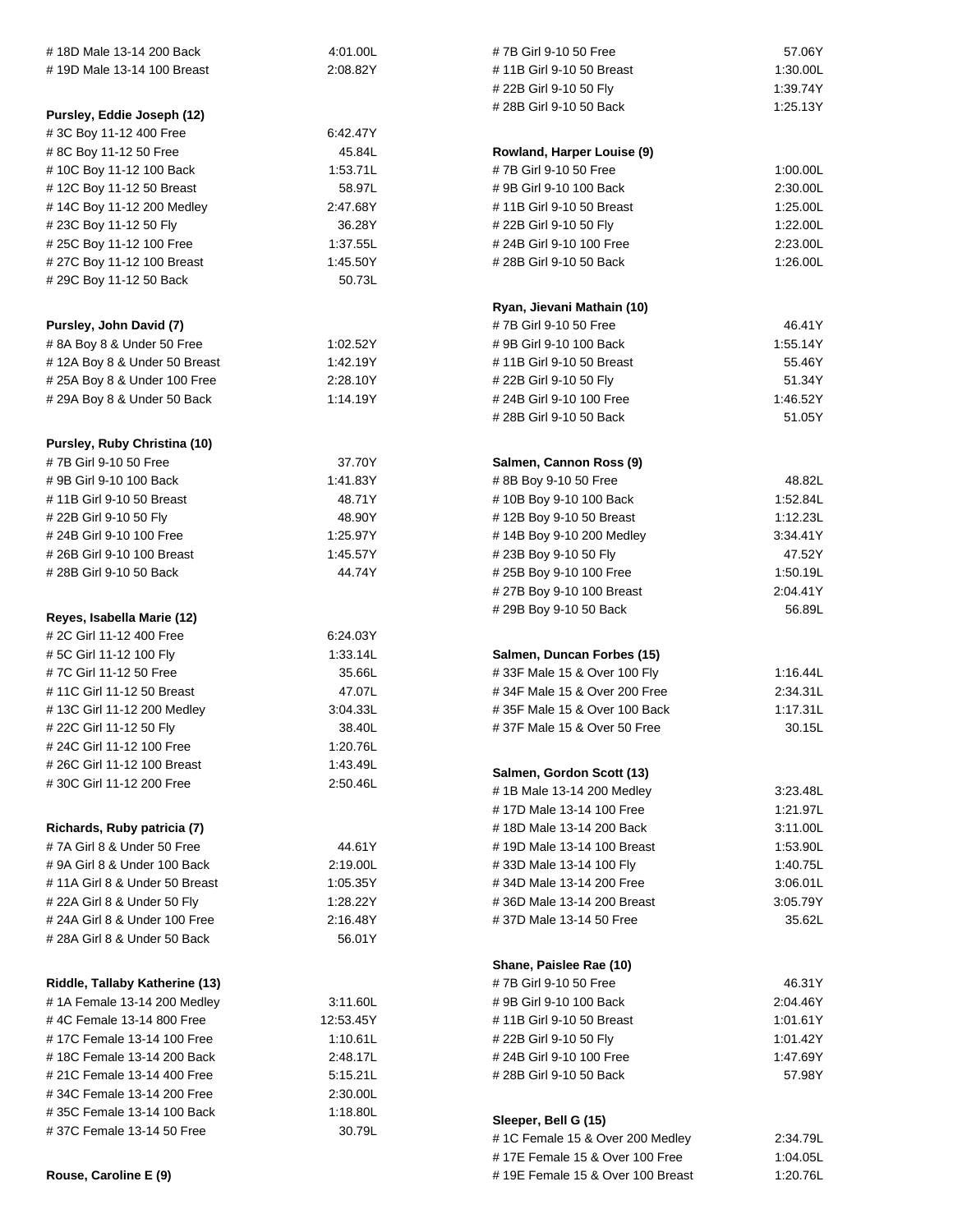| # 21E Female 15 & Over 400 Free      | 5:35.35Y               | #33C Female 13-14 100 Fly   | 1:51.07Y |
|--------------------------------------|------------------------|-----------------------------|----------|
| #33E Female 15 & Over 100 Fly        | 1:12.02L               | #34C Female 13-14 200 Free  | 2:42.01Y |
| #34E Female 15 & Over 200 Free       | 2:24.42L               | #35C Female 13-14 100 Back  | 1:27.69Y |
| #36E Female 15 & Over 200 Breast     | 2:53.68L               | #37C Female 13-14 50 Free   | 31.90Y   |
| #37E Female 15 & Over 50 Free        | 29.89L                 |                             |          |
|                                      |                        |                             |          |
|                                      |                        | Wolverton, Aubrey Joye (11) |          |
| Steffe, Kaitlyn Emma (12)            | #7C Girl 11-12 50 Free |                             | 58.57S   |
| #7C Girl 11-12 50 Free               | 46.99Y                 | # 9C Girl 11-12 100 Back    | 1:39.35Y |
| # 9C Girl 11-12 100 Back             | 2:05.85Y               | #11C Girl 11-12 50 Breast   | 1:20.34S |
| #11C Girl 11-12 50 Breast            | 58.12Y                 |                             |          |
| # 22C Girl 11-12 50 Fly              | 56.57Y                 | Zeddies, John Dumitru (14)  |          |
| # 24C Girl 11-12 100 Free            | 1.54.55Y               | #17D Male 13-14 100 Free    | 1:10.54L |
| # 28C Girl 11-12 50 Back             | 1:00.49Y               | #18D Male 13-14 200 Back    | 3:13.91L |
|                                      |                        | #19D Male 13-14 100 Breast  | 1:51.21L |
| Stroemme, Sophia Elizabeth (14)      |                        | #33D Male 13-14 100 Fly     | 1:15.50Y |
| #17C Female 13-14 100 Free           | 1:44.00L               | #34D Male 13-14 200 Free    | 3:21.60L |
| #18C Female 13-14 200 Back           | 3:12.89L               | #35D Male 13-14 100 Back    | 1:20.19L |
| #19C Female 13-14 100 Breast         | 1:50.36L               | #37D Male 13-14 50 Free     | 29.67L   |
|                                      |                        |                             |          |
|                                      |                        |                             |          |
| Vandegriffe, Isabella R (10)         |                        |                             |          |
| #7B Girl 9-10 50 Free                | 1:01.78Y               |                             |          |
| #9B Girl 9-10 100 Back               | 2:41.00L               |                             |          |
| #11B Girl 9-10 50 Breast             | 59.81Y                 |                             |          |
| # 22B Girl 9-10 50 Fly               | 1:36.14Y               |                             |          |
| # 24B Girl 9-10 100 Free             | 2:22.78Y               |                             |          |
| # 28B Girl 9-10 50 Back              | 1:02.56Y               |                             |          |
|                                      |                        |                             |          |
|                                      |                        |                             |          |
| Vick, Avery Constance (13)           |                        |                             |          |
| #17C Female 13-14 100 Free           | 1:35.91L               |                             |          |
| #18C Female 13-14 200 Back           | 2:57.14Y               |                             |          |
| #19C Female 13-14 100 Breast         | 2:23.19L               |                             |          |
| #33C Female 13-14 100 Fly            | 2:02.16Y               |                             |          |
| #34C Female 13-14 200 Free           | 3:28.83L               |                             |          |
| #35C Female 13-14 100 Back           | 1:42.48L               |                             |          |
| #37C Female 13-14 50 Free            | 40.67L                 |                             |          |
|                                      |                        |                             |          |
| Wendelberger, Sara Aleksandra (12)   |                        |                             |          |
| #7C Girl 11-12 50 Free               | 37.63L                 |                             |          |
| # 9C Girl 11-12 100 Back             | 1:41.05L               |                             |          |
| #11C Girl 11-12 50 Breast            | 44.51Y                 |                             |          |
| #13C Girl 11-12 200 Medley           | 3:03.11Y               |                             |          |
| # 22C Girl 11-12 50 Fly              | 34.43Y                 |                             |          |
| # 24C Girl 11-12 100 Free            | 1:31.42L               |                             |          |
| # 26C Girl 11-12 100 Breast          | 2:04.76L               |                             |          |
| # 28C Girl 11-12 50 Back             | 36.66Y                 |                             |          |
|                                      |                        |                             |          |
|                                      |                        |                             |          |
| <b>Whitney, Catherin Claire (13)</b> |                        |                             |          |
| #17C Female 13-14 100 Free           | 1:15.63Y               |                             |          |
| #18C Female 13-14 200 Back           | 3:09.92Y               |                             |          |
| #19C Female 13-14 100 Breast         | 1:37.94Y               |                             |          |
| #34C Female 13-14 200 Free           | 2:46.81Y               |                             |          |
| #35C Female 13-14 100 Back           | 1:29.10Y               |                             |          |
| #36C Female 13-14 200 Breast         | 3:25.91Y               |                             |          |
| #37C Female 13-14 50 Free            | 34.81Y                 |                             |          |
|                                      |                        |                             |          |
|                                      |                        |                             |          |
| Winters, Maya Ann (13)               |                        |                             |          |
| #17C Female 13-14 100 Free           | 1:14.83Y               |                             |          |
| #18C Female 13-14 200 Back           | 3:55.00L               |                             |          |
| #19C Female 13-14 100 Breast         | 1:37.79Y               |                             |          |